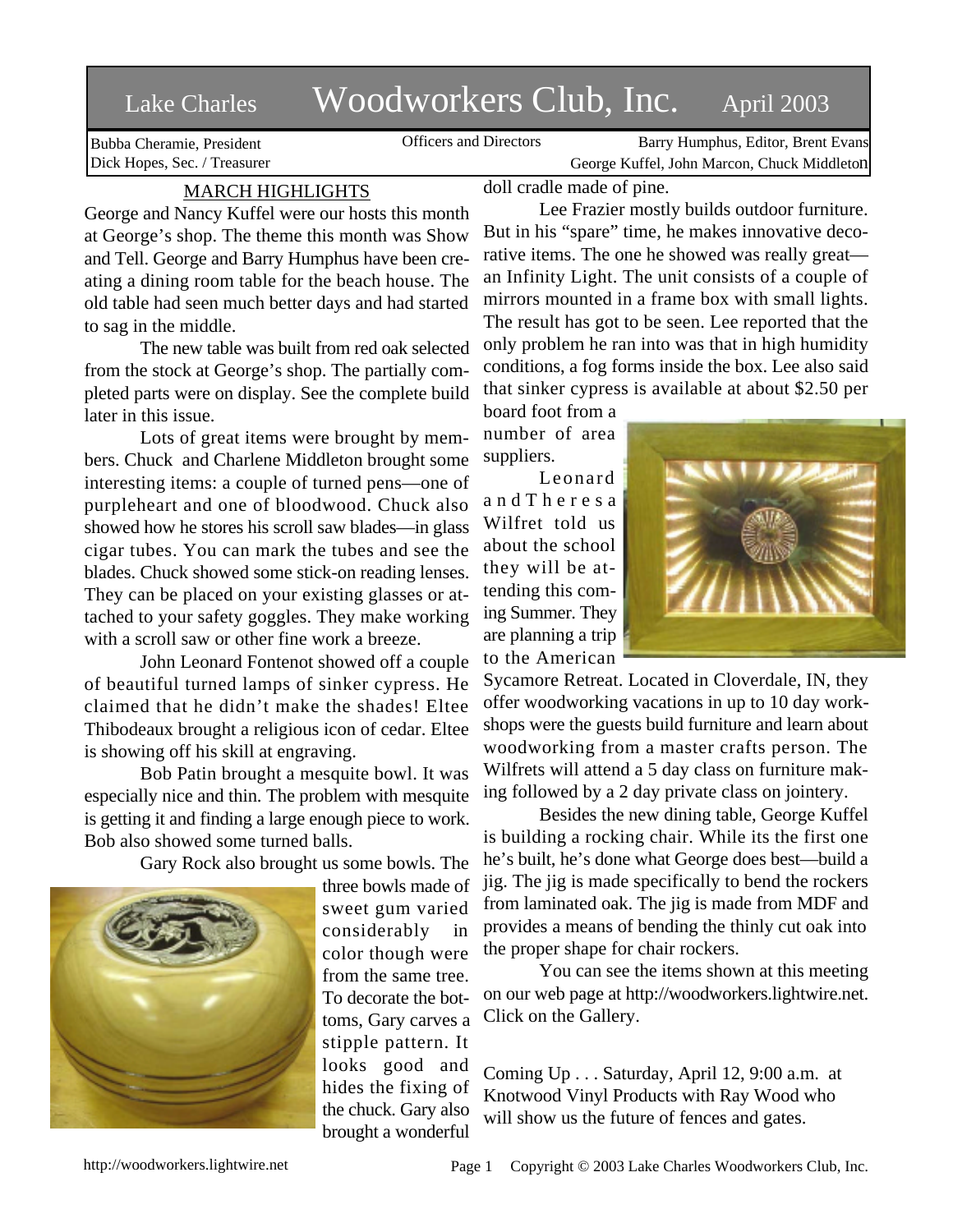## BUILDING A TRESLTE TABLE

The old dining table at the beach house had seen better days. It was purchased used more than 20 years ago. But the drop leaf mechanism had sagged until it was no longer usable or repairable. So George Kuffel and Barry Humphus were "volunteered" to build a new table.

After considering several design ideas, they decided on a trestle style table. The traditional trestle has advantages over four leg tables such as being able to seat more people as there is no leg at each corner. Another advantage is that it is both easy and interesting to build.

The design choosen was a modification of one found (and on the cover) in Dining Tables by Kim C. Graves (Tauton Press, 2001). The advantage of Graves' design is that it is a knock-down version. That is, the legs and stretcher can be detached from each other and the top so the table can be transported. They wanted this feature as the table would have to be transported to Galveston.

They began by selecting red oak stock from the pile behind George's shop. The stock choosen had been quarter sawn



and the grain pattern matched well as it was from the same tree. This wood had been air dried for three years, and the stock was moved into George's climate controlled shop for six weeks to dry a bit more before surfacing and squaring.

After running ev-



erything through a surface planer to 3/4" thick, they let it "rest" another week in case they got any cupping or twisting. Next they squared the sides using a table saw and screw-on straightedge. They thought that jointing the edges with the jointer was going to make squaring easy for glue-up. The problem was that the boards were 80-84" long. This length made it all but impossible to use the jointer unless they built lots of level supports and other jigs, feather boards and so on. They decided to joint the edges by hand using a jointer plane.

A f t e r squaring was accomplished it was simply a matter of edge gluing the seven boards into a panel of about 37 inches wide using a plate jointer. After 24 hours drying, the glue beads that had been squeezed out were removed with a paint scraper and block plane. The panel was then cut to



length allowing for an extra inch on both ends for a breadboard end. A little sanding and careful smoothing plane use made the top and bottom smooth and flat.

The breadboard tendon was formed using a straightedge clamped to the panel and routed along the edge of the panel on both sides to a thickness of 3/8". The breadboard itself was created by selecting matching stock and using a dado blade to form a mortise in the breadboard. A little shaving with a block plane and chisel allowed a snug fit of the mortise and tendon. As breadboards move differently than panels, we blind dowled from the bottom of the panel, elongated the holes and glued only around the middle dowel as well as glued each dowel only at its point of contact. This allows for movement between the breadboard and the panel. Once the panel was completed, they routed the edges with a 1/4" round-over bit.

The legs, stretcher, feet and cleats came next. The stock

had been planed to 3/4 inch and were made up by laminating three boards to achieve a total of  $2-1/4$ " thickness for the cleats, feet and stretcher. Full size drawings were made for the feet and cleats. As these are symmetrical in shape, only a half drawing was needed.



George made a cut-out jig by gluing the drawing to a 1/2" piece of plywood with spray-on adhesive and cut this out with a band saw. The jig shape was transfered to the stock and cut with the band saw and shaped with an occelating sander. Mortise and tendons were used to attach the leg posts to the cleats and feet. As the three pieces that made up each part were 3/4" thick, they cut the middle 4" out of the center laminations before glue